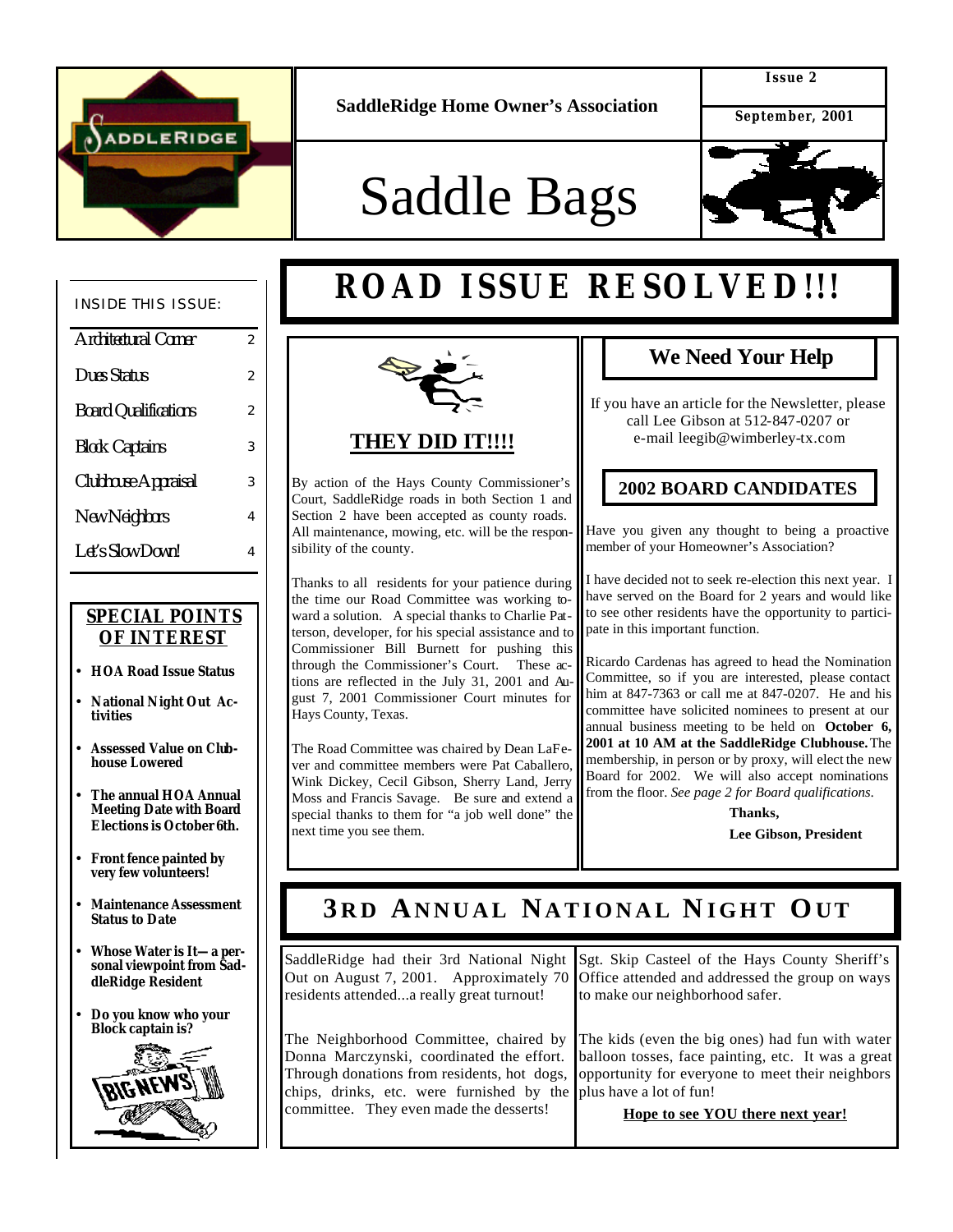### **A RCHITECTURAL COMMITTEE CORNER**

#### **'NO HUNTING' SIGNS STOLEN!**

Signs had been purchased and posted at both entrances warning folks of this ban…. but were stolen in 3 days! No Hunting is allowed and will press charges on any violators! Please notify the Architectural Committee of any hunting violations

#### **HELPFUL INFORMATION ON OTHER RESTRICTIONS**

**These are existing rules you may not be aware of:**

- Water wells must be 50 feet minimum from property lines
- Water well drilling permit required in advance from Hays Trinity Water Conservation District – call 866-858-9253
- Culverts must be 18" in diameter
- Water testing kits are available from the Architectural Committee with instructions for processing
- Driveways require Hays County permit, inspection and approval BEFORE construction
- Home Construction requires a building permit from Hays County as well as the Village of Wimberley for Section 1.

#### **GET THOSE PLANS APPROVED FIRST**!

Please refer to Article 3  $& 4$  of the Deed Restrictions regarding requirements for construction and/or modifications of homes.

#### **Section 4.3 Effect of Inaction**:

 "Approval or disapproval as to architectural control matters as set forth in the preceding provision of the Declaration shall be **in writing…."**

#### **Section 3.05—Walls, Fences and Mail Boxes:**

 "Walls and fences, if any, must be approved prior to construction by the Architectural Control Committee ......"

If you have any questions, the members of this committee are:

|                     | <b>Cecil Gibson, Chairman</b> 512-847-0207 crgibson@wimberley-tx.com |
|---------------------|----------------------------------------------------------------------|
| <b>Steve Mathis</b> | 512-847-5809                                                         |
| Wink Dickey         | 512-847-0821 winkodee@earthlink.net                                  |

Board oversight is done by Dean LaFever at 512-847-6748

# **STATUS ON DUES**

In the year 2000, we had 106 landowner's that were delinquent on their assessments; therefore, last May, the Board turned these accounts over to a collection agency. The results were outstanding. Over 80% of the delinquent  $x$ counts were collected.

As of July 22nd, for the year 2001, there were 22 landowner's late for 2001 dues only. Two notices were sent and to date, all but 13 have been paid. Six of these still owe for prior years also. The third notice has been sent advising these landowner's that we will access an 18% interest per annum fee as allowed by the By -laws.

For the years 1998 through 2000, a total of 27 assessments by 9 landowner's had not been paid. Certified letters were sent to these landowners in May, 2001 advising them that we were going to file a lien on their properties for nonpayments of assessments if not paid within 30 days. Ten assessments have been paid and the Post Office returned 6 letters (for a total of 24 assessments) as undeliverable and no forwarding address. We will collect on these if they should ever sell their property.

Any landowner not current on **all assessments** are not eligible to vote in any election nor can they use any recreational facilities, i.e. the Clubhouse. Any questions on this issue can be addressed by any Board Member.

# **ANNUAL MEETING DATE SET**

The annual meeting to elect new Board Members will be held on **Saturday, October 6, 2001 at 10:00 AM** at the SaddleRidge Clubhouse. Letters will be mailed prior to the meeting. The membership elects four Board Members. After elected, those Board Members determine who serves in each position based on their individual skills to meet the requirements of the job. Guidelines are shown below:

**President:** Must possess leadership and organizational skills. Shall preside at all Board meetings; sign all leases, mortgages, deeds and other instruments. Coordinates all legal issues.

**Vice-President:** Shall act in the absence of the President. This person maintains the HOA Database and should possess computer analytical skills as well as ability to make required system modifications each year to ensure the database stays current. Also maintains all members addresses, dues status, etc. and prints annual dues assessment statements. Advanced computer skills required.

**Secretary:** Records all votes and keeps minutes all of meeting and proceedings of the Board and its Members. Ensures all minutes are posted to the website. Computer skills required.

**Treasurer:** Receives and deposits all funds collected by the HOA. Signs checks, pays all bills and maintains bank account status in Quicken database. Prepares Budget and reports financial data monthly on Excel spreadsheet for Board review for all expenditures. Computer skills required.

*Please contact Lee Gibson if additional information is needed.*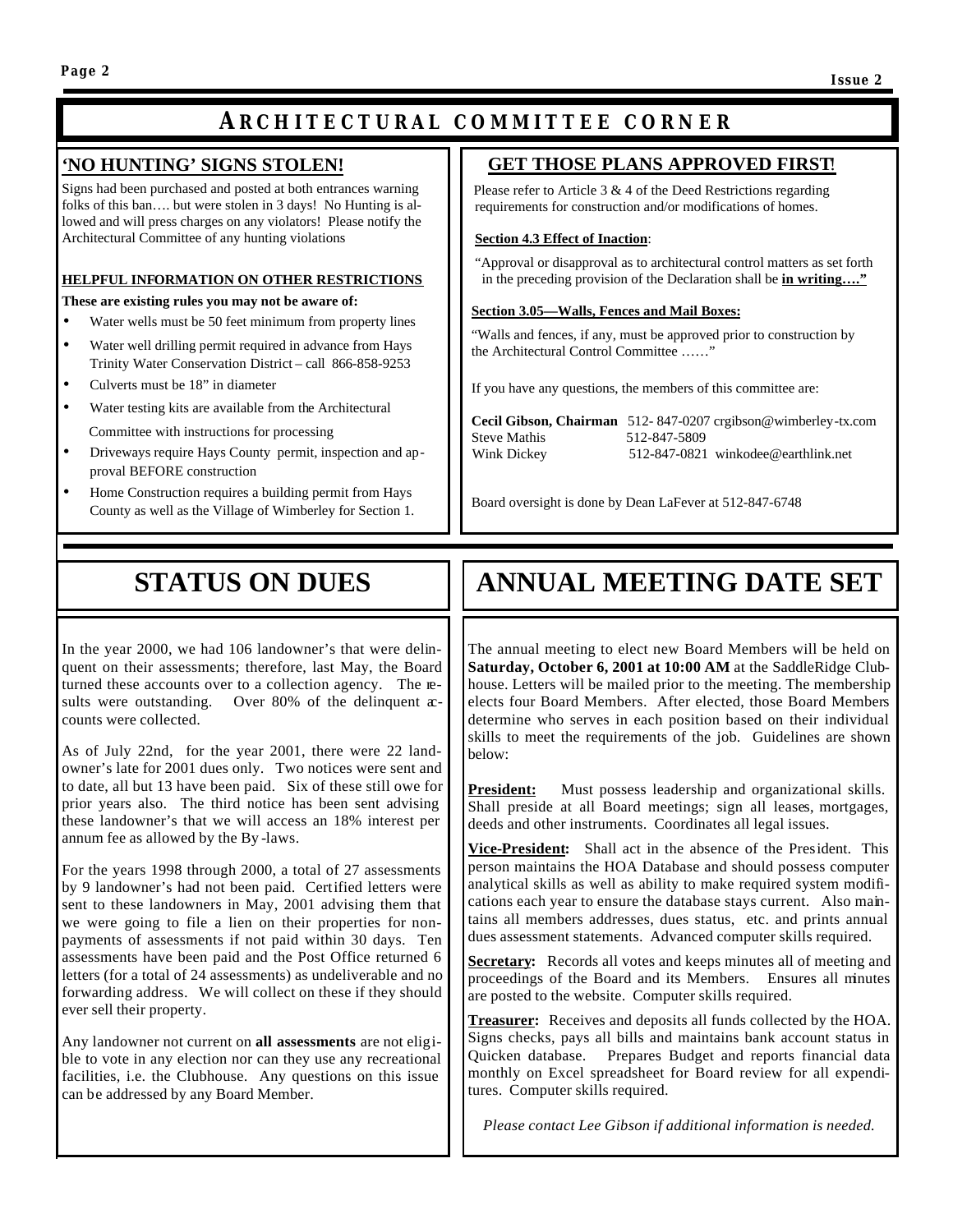# **W HOSE W ATER I S IT A NWAY ? ?**

For people in SaddleRidge, as well as Wimberley, the Trinity Aquifer is our only water supply. Our lives and laundry depend on the clean abundance of water that we now have. Rapidly, we are developing and more wells are being dug every day!

Approximately 400 wells were dug in Hays County last year and the number keeps growing. We all seem to believe that the well is yours, mine, whomever, which in fact is true, but the water from the wells is OURS! With the new houses being built in SaddleRidge, our water supply is being stretched.

How Far? No one knows. Yet we do know if our water is to last, water has to be conserved and used wisely.

Water in SaddleRidge is a concern for all of us.



We must all work to keep our water levels up. One way we can do this is by planting our yards with natural foliage, grasses and drought resistant plants. Please keep in mind that water only comes from one source….RAIN. Think how many drops of rain you need to fill that oversized bathtub.

Our water is important. Let's keep what we have and think of ways in which, we as families, can save our water daily. Make every drop count!

*Submitted by Cathy Dillon*

## *W H O I S YOUR BLOCK CAPTAIN? ?*

|                 | <b>Block 1:</b> Lee & Cecil Gibson<br>**                       |   | SaddleRidge Dr. from south entrance to 401 Saddle-                                                      |
|-----------------|----------------------------------------------------------------|---|---------------------------------------------------------------------------------------------------------|
|                 | 847-0207                                                       | . | Ridge Dr. including Meadow View & Frontier Trail                                                        |
| <b>Block 2:</b> | Pat & Olga Caballero                                           |   | All of Pack Saddle Pass                                                                                 |
|                 | 847-5536                                                       |   |                                                                                                         |
| <b>Block 3</b>  |                                                                |   | Rick & Bernadette Cardenas  SaddleRidge Dr. from Frontier Trail to 611 SaddleRidge                      |
| &4:             | 847-7363                                                       |   |                                                                                                         |
|                 | 842-1419                                                       |   | <b>Block 5:</b> Helen & Wayne Underwood  From 746 Saddle Ridge Dr. to the Mission Trail<br>intersection |
| Block 6:        | Tracy & George Peterson<br>847-3625                            |   | From 710 Mission Trail to intersection with Saddle-<br>Ridge Drive                                      |
|                 | <b>Block 7:</b> Jan & Al Erlandson                             |   | Mission Trail from SaddleRidge Dr. intersection to                                                      |
|                 | 847-6744                                                       |   | Canyon Gap Road                                                                                         |
|                 | <b>Block 8:</b> Diane & Francis Savage  All of Arrow Head Pass |   |                                                                                                         |
|                 | 847-0955                                                       |   |                                                                                                         |
|                 | Block 9: Donna & Lou Marczynski *                              |   | Canyon Gap Road from Arrowhead Pass to intersection of                                                  |
|                 | $847 - 6849$                                                   |   | SaddleRidge Drive.                                                                                      |
|                 | <b>Block 10</b> Lisa & Claude Fisher                           |   | Canyon Gap Road from Arrowhead Pass to dead end                                                         |
|                 | 842-1134                                                       |   | * = Sheriff Dept. Liaison ** = Alternate                                                                |

### **CLUHOUSE APPRAISAL LOWERED FOR 2001!**

The assessed valuation on the Clubhouse increased from \$83,890 to \$91,510 for 2001. Lou Marczynski, HOA Board Treasurer, called the Hays County Appraisal District and got them to lower the value to \$70,000 (land plus improvements). This value is actually lower than the 1999 valuation. This will save approximately \$491 in taxes for the year 2001. The problem was that the clubhouse was originally a residence in 1955 when is was built and had never been reclassified. The building is no longer a residence and therefore cannot be compared to any recent sales. Essentially, Lou got them to put more depreciation on the building which lowered the valuation of the building. The land value (3.2 acres) did not change at \$26,970.

#### **WAY TO GO , LOU!!!**

### **Top Ten Ways to be a Good Community**

- **10. Keep your acreage picked up**
- **9. Get to know your neighbors**
- **8. Join your neighbors on one of the subdivision committees**
- **7. Keep your pet from running loose!**
- **6. Stop for ALL Stop Signs**
- **5. Don't Speed!**
- **4. Let your neighbors know if you going to be gone for an extended time**
- **3. Be Friendly**
- **2. Remember, this is YOUR community!!**
- **1. Let's make it the BEST community**

 **\*\*\*\*\***

Submitted by **Donna Marczynski,** Your Neighborhood Watch Coordinator